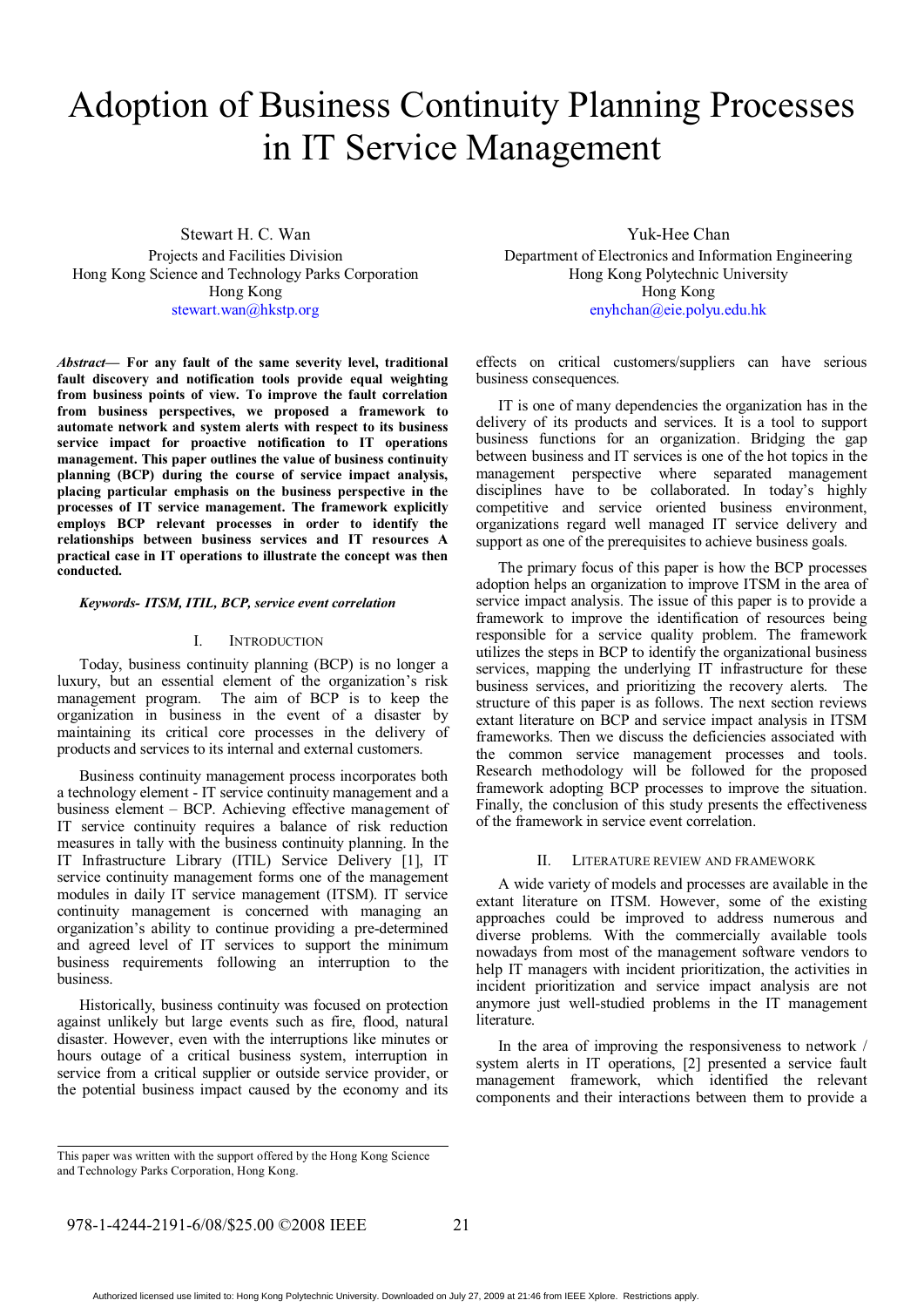service-quality-based fault management. The authors also presented a framework in [3] to automatically determine the impact of resource failures with respect to services and service level agreements by monitoring the service quality from inside and outside the service provider and also by incorporating information about the current and expected future service usage. The research in [4] aims at addressing the issues with respect to the service orientation in the IT management industry. The developed approach aims to build a repository of all information needed that is required for business-oriented service management. None of the previously mentioned however makes use of BCP concept to deal with the serviceoriented fault correlation and service impact analysis as we do in this work.

For the activities in BCP, [5] made clear that BCP and plans did not mark the end of business continuity activities. They are the pivot between planning and the ongoing management of increased resilience from and response to business interruptions. Many people equate BCP with IT disaster recovery planning in [6]. BCP should contain a detailed specification of system and network infrastructure. Such documentation should make it clear which key business processes and functional activities are dependent on each of the systems. In fact, the purpose of BCP not only documents backup and recovery procedures along with details of any off-site storage arrangements for data/media in response to significant premises-based incident (power outage, fire, flood, etc.), but also provides the full understanding of the key business processes/activities/systems to react service-based incident (e.g. email, venue facilities, network services, etc.). [7] reviewed the development phases for BCP and highlighted that BCP had evolved from simple reactive disaster recovery planning, to crisis management principally driven by information technology, and finally to a more proactive comprehensive approach. The use of BCP in aiding service impact analysis for fault management is therefore cited as the effective way to help organization for better IT service management.

Several ITSM process frameworks such as ITIL [1] & [8] & Enhanced Telecom Operations Map (eTOM) [9] were developed in the IT / Telecom industries. ITIL provides a comprehensive, consistent and coherent set of best practices for ITSM processes, promoting a quality approach to achieving business effectiveness and efficiency in the use of information systems. In the ITIL ITSM hierarchy, service support and service delivery form the basis for service management. Service support aims to deal with day-to-day operational support of IT services while Service delivery provides long term planning and improvement of IT service provision. ITIL subdivides service support into the areas of incident management, problem management, change management, release management and configuration management. Service delivery is subdivided into the areas of service level management, financial management, IT service continuity management, capacity management and availability management. Detailed description of these processes is not included here. One can refer to [1] for details.

On the other hand, although IT service continuity management process in [1] is part of the service delivery set,

the process primarily considers continuity plans development and those IT assets and configurations that support the key business processes rather than the activities in service-oriented fault correlation and business service impact analysis. Today, business services are supported by IT services and sub-services which in turn depending on the underlying IT resources. There are not only situations where an IT service is available or not, but it can be available with a low quality. Although software tools with respective management modules are available in the market for ITSM, solutions for managing IT services, customers and operational processes are not sufficiently developed nor integrated with other management applications following IT services daily processes [10].

To provide agile response to service event which is derived from resource event, we propose to adopt BCP processes to structure the correlation matrices for service impact analysis in IT service management. By making use of the structured process in BCP development, the IT operation management can realize the linking properties amongst business services, IT services, IT sub-services and IT resources. This knowledge framework acts as the supplementary process for fault management in the existing ITIL processes.

# III. SERVICE IMPACT ANALYSIS

The effects on service interruption are not limited to financial—revenue or investment loss, overtime, or extra (renting or replacing equipment or staff) expenses. Other types of results can include goodwill, liability and contractual obligation. In order to achieve the strategic alignment between business and IT, prompt response in the management system to discover and prioritize incident from its business objective and user importance for service continuity is essential. As suggested in [3], it is desirable to determine the impact onto services and Service Level Agreement (SLA) when problems with resources or sub-services are detected.

The case recovery target achievement corresponds to one of the measurement criteria in SLA. SLA becomes a basic measurement for gauging the performance of operation team. In [11], the organization achieves significant service target improvement after the adoption of ITIL processes. However, while meeting SLA is the primary target, the prioritization of alerts with respect to business objectives and user importance during the course of service impact analysis could improve further the customer satisfaction. The traditional habit in handling resource event incidents with respect to severity level ranging from low impact of a 48-hour recovery period to very high impact of a 2-hour recovery period are not applicable for service event incident. Severity level normally determines its impact to the entire operation of IT infrastructure in the real world of IT operation environment. Consider a scenario that ten alert cases arrive in which eight cases exhibit higher severity level than the others. The latter two alerts, however, carry higher business impact than the others. The traditional process by the resource-based event monitoring system will weights these ten alerts according to their severity level and obviously the latter two alerts are responded in lower priority. From the business point of view, the minimization of response and turnaround time for these two latter alerts in fact could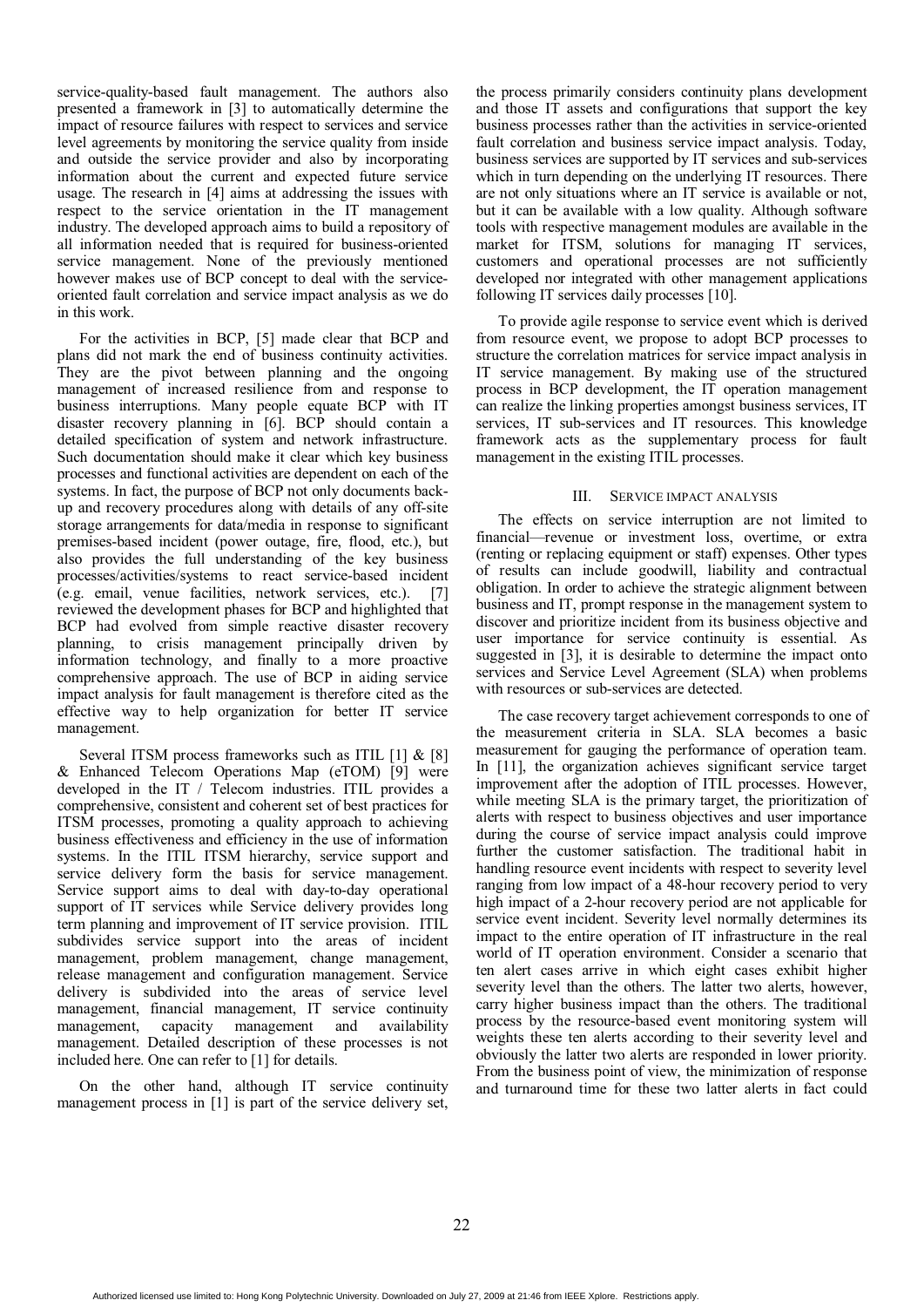

Figure 1 Service Impact Analysis Architecture

bring up the appreciation level of the customer and business service management.

Figure 1 illustrates the architecture for service impact analysis in which we adopted the business continuity planning processes to realize the linking properties amongst business services, IT services, IT sub-services, and IT resources. The service impact analysis provides service impact notification to the operation team in reaction to network / system alerts. By using the notified information, from the perspective of business services, the operation team knows what "in used" or "provisioned" services are affected with their respective prioritized impacts. The first step in assuring the continued delivery of mission-critical services in the event of an Information and Communications Technology (ICT) Information and Communications Technology (ICT) infrastructure interruption is to identify what are the delivered services, to whom these services are delivered, and to rank each service in terms of its priority/severity. After identifying the mission-critical services, consider what types of ICT infrastructure interruptions are likely to affect these services, and which are unlikely to affect them. The information created will be stored in a knowledge-base, called service management information base, which will be used and reviewed from time to time before retirement. The business criticality level is the first dimension in mapping the service impact while the user importance level, which is not be covered in this paper, is the second dimension to map out the service impact notification.

# *A. Event correlation processes Types of event*

There are two main groups for event classification namely: service event and resource event. Service event comes from Service Desk via customer's call or service comment email and from the running of simulation tests in regular time intervals, while a network and system management component reports the device-level resource event directly.

#### *Resource event correlation*

A network and systems management component like HP OpenView or IBM Tivoli is required to handle the resource management. It contains a monitoring and probing component to get information about the underlying infrastructure and uses information about the configuration stored in the network and system Management Information Base (MIB). This component uses the reasoning approach, such as rule-based, for dealing events on the resource level by making use of its resource event correlator, [12] [13].

# *Service event correlation*

Figure 2 shows the relationships and dependencies for a generic service scenario. The organization offers different services which depend on other services called sub-services. Another kind of dependency exists between services/subservices and resources. These two kinds of dependencies are not used for event correlation performed today in most cases. Regarding the service event correlation, with the same token as the correlation process for resource event, it requires the

![](_page_2_Figure_10.jpeg)

for a generic service scenario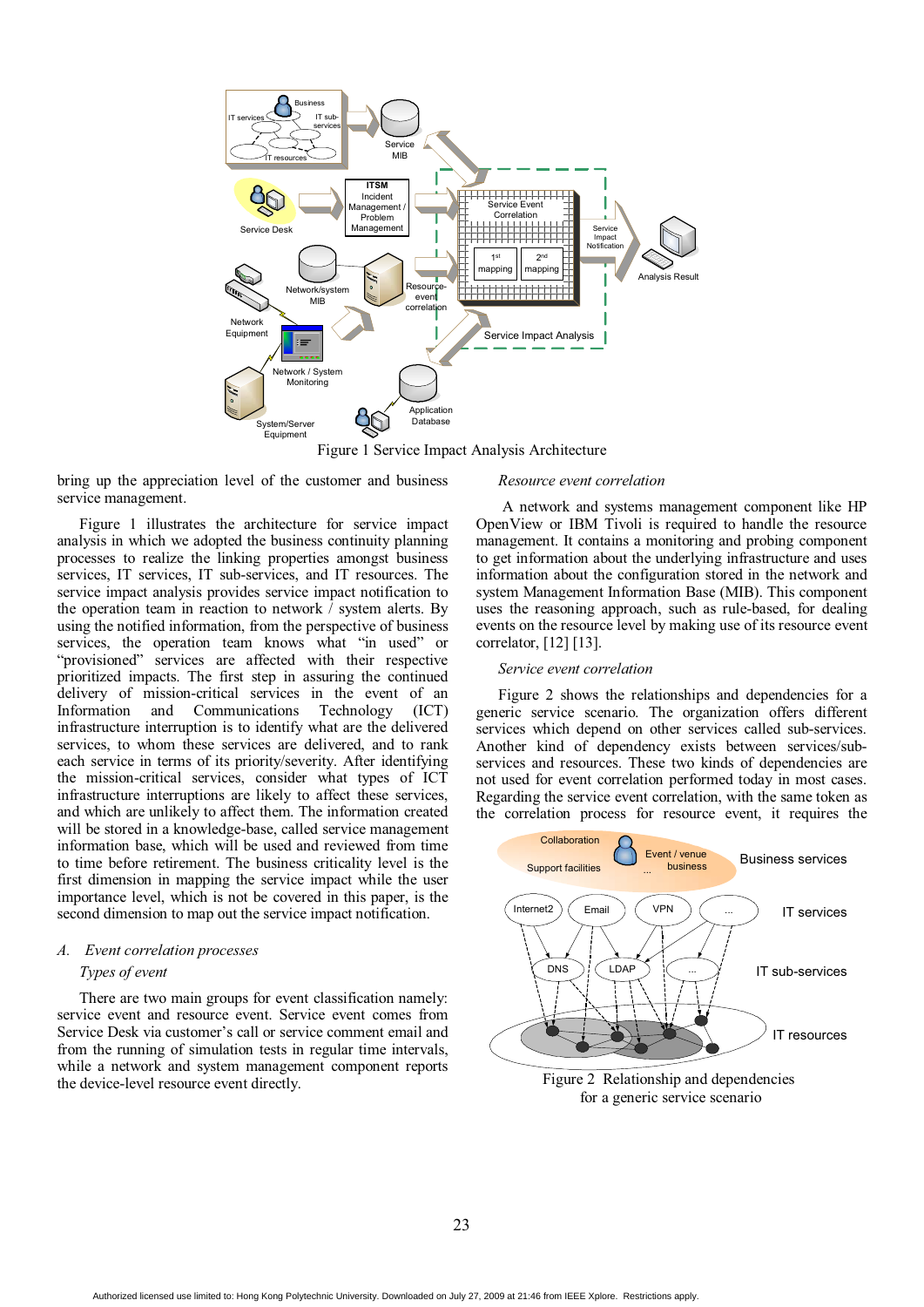management information base, which resides the full understanding repositories from the business service delivery, its sub-services and the relevant underlying infrastructures for making correlation. With such an information base, the running of simulation tests could provide meaningful service event correlation due to system/network fault.

The process to build up the service management information base requires structured approach and procedures in order to have the full understanding of the interrelations amongst organizational business services and their corresponding infrastructure underlying. The objectives are to identify the business relationships with the underlying infrastructure; to prioritize the most critical business impact services; and to ensure service continuity for organization business.

# *B. Service Management Information Base*

The service management information base aims at specifying business-oriented service management information. Traditionally, the MIB employed contains information pertaining to IT resource (systems and network) elements. These management systems for IT facilities do not take into account services or dependencies between services and resources. That knowledge has to be deduced by system administrators and maintained separately. With the formalized establishment of service-resource dependencies as mentioned previously, a comprehensive service management repository can be built to enable consistent management. The maintenance for each resource component in the repository includes the following information:

- -Asset / Component ID
- -Business services
- -Impact level derived from BCP
- -Service criteria / relation (AND/OR)
- -Alert message
- -Service physical coverage

#### IV. BUSINESS CONTINUITY PLANNING

BCP is a methodology used to develop a plan to maintain or store business operations in the required time scales following interruption to, or failure of, critical business processes (BSI,2001)[14]. Having the BCP in place before the business interruption occurs is critical or the organization may not be able to respond quickly enough to the service interruption. There are several BCP methodologies and models available [5], [6], [7]  $\&$  [15]. Except for the project initiation stage in BCP development, these models are not exactly the same in the other stages but they can be summarized into five main phases: analysis, solution design, implementation, testing and organization acceptance, and maintenance. Traditionally, BCP serves as a preventive and corrective control measure during the course of business continuity management. In this proposed architecture, BCP processes help the service impact analysis to act as detective measure for the IT service supported business functions. During the course of BCP

![](_page_3_Figure_12.jpeg)

development exercise, an organization would understand more on their business service offerings with their potential impact to the organization's business due to the failure of respective IT operations in supporting such business process services. From the bottom up perspective, it is useful to link the previously not directly considered relationship from the underlying IT infrastructure (i.e. IT resources) to the business goals of an organization. It helps the organization to provide businessdriven IT management by transforming device-oriented management to service-oriented management. Figure 3 portrays the model to adopt BCP processes in service impact analysis.

#### *A. Business Impact Analysis*

The business impact analysis (BIA) is a critical part of the planning for business continuity. Widely acknowledged as the originators of business impact analysis, [16] recommended that the generic BIA process should involve the following nine steps:

- 1. Define assumptions and scope of project for which BIA is being conducted
- 2. Develop a survey or questionnaire to gather necessary information
- 3. Identify and notify the appropriate survey recipients
- 4. Distribute the survey and collect responses
- Review completed surveys and conduct follow-up interviews with respondents as needed
- 6. Modify survey responses based on follow-up interviews
- 7. Analyse survey data
- 8. Verify results with respondents
- 9. Prepare report and findings to senior management

The BIA offers a preliminary analysis of some of the idiosyncrasies of every organization's resources, systems and operations. During the BIA process, it helps the organization to evaluate the risk of business process failures and to identify critical and necessary business functions and their IT services and resources dependencies. This will determine priorities which in turn influence many of the financial and operational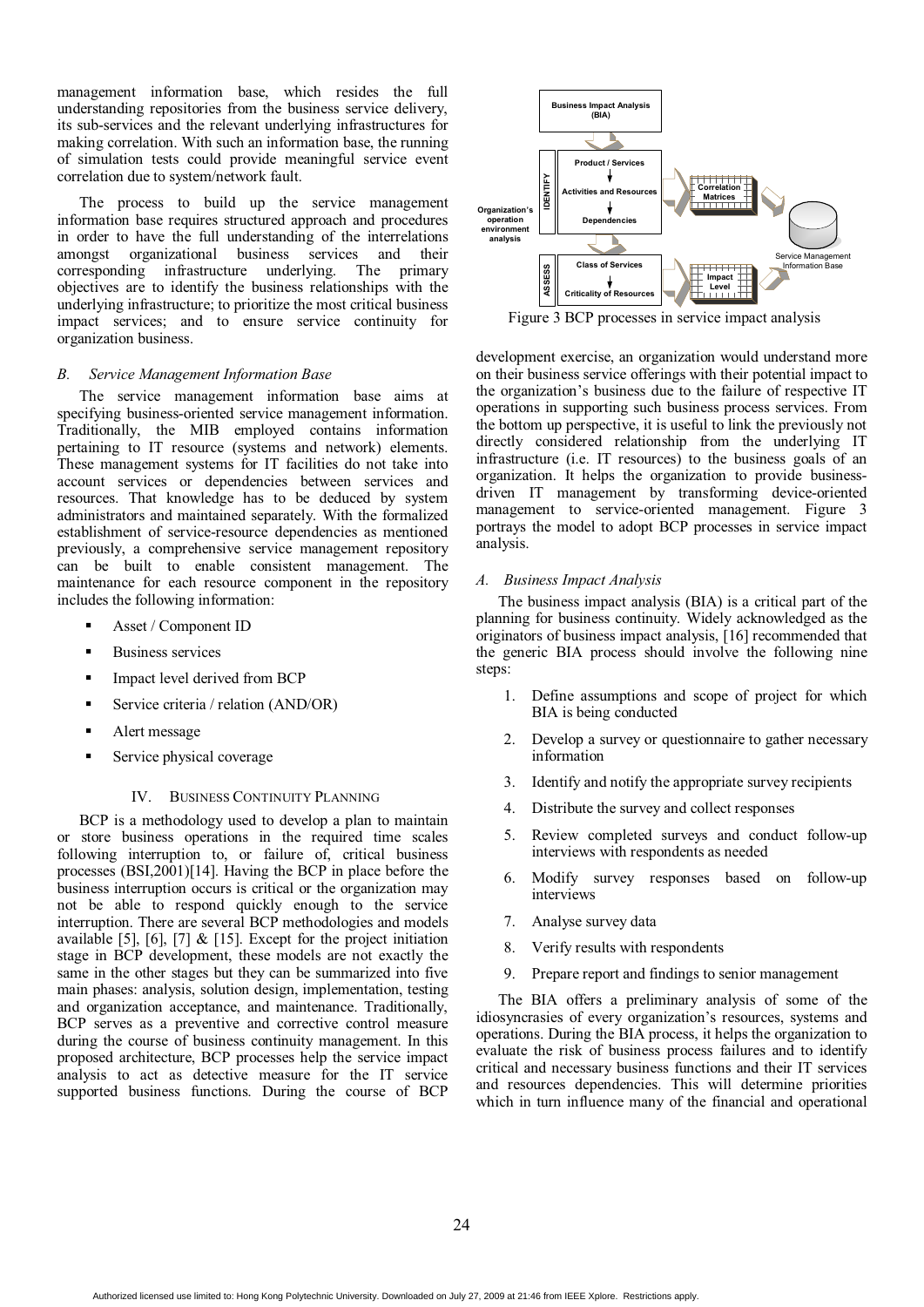commitments to business continuity provisions. The BIA process allows IT / Information Services to have a recoverytime objective (RTO) determined for applications that supports the critical business units. The RTO is the amount of time allowed for the recovery of a business function. If the RTO is exceeded then severe damage to the organization would result.

### *B. Analysis of the Organization's Operation Environment*

The next step is to build on the preliminary analysis through a systematic analysis of the organization's operation environment and a detailed examination of its outputs, activities and dependencies amongst services and resources. This analysis comprises stages of identification and assessment. The identification should be done in three ways and in the order of 1) products and services; 2) activities and resources; and 3) linkages and dependencies. In so doing, it should provide the three important aspects: 1) what does the organization do? 2) who and what is involved in the creation of services ? 3) how are the activities linked? This process echoes the view of [17], that "in order to carry out the BIA efficiently, it is first necessary to identify business functions / processes".

The analysis first identifies the organization's product and services. This starting point indicates what is likely to be affected by a business services interruption and who will be the affected customers. This information helps to identify those services which, in the event of failure of IT resources, would have the greatest impact on organizational performance and survival. The analysis is then to identify all resources which contribute to the services. These include those resources which lead to the development, manufacture and sale of the service. By working back from the final business service, all key IT services and resources leading to the final output should be identified. The contribution of each of these resources will vary according to the nature of the organization's business. The degree to which these resources contribute to the final service will determine the provisions that are chosen for their continuity. To determine how an interruption in one part of IT resources could affect the ability to provide business services, we need to identify the dependencies amongst them. Dependencies are important linkages in which one activity must be preceded by another. If one activity fails, all other activities that are dependent upon it will fail. Such information in form of correlation matrices will be resided in the repository. The analysis will then proceed to a stage of assessment to classify the service class for respective business services. This process assesses also the criticality of resources in respect of the business services. Again such information in form of correlation matrices for scoring the impact level will be resided in the repository.

#### V. A PRACTICAL CASE

We took a case to illustrate the steps in adoption of business continuity planning process for service impact analysis and service event correlation in IT service management. A campus is located in Hong Kong and built as a hub providing not only rentable floor space for research and

development (R&D) offices and laboratories, but also a variety of supporting facilities / services for tenants to foster their R&D works in innovation and technology clusters of IT and telecommunications, electronics, bio-technology, and precision engineering. It is a non-labor-intensive campus for research and development industries which comprises 3 development phases. There will be 30 buildings upon completion in which 18 buildings have been completed with occupancy of 187 companies and over 5,000 employees as of the submission date of this paper.

# *A. Identify the business process services*

Referring to the model as illustrated in Figure 3, the first step in assuring the continued delivery of services is to identify what the delivered services to meet business goals are. From the business management point of view, through the help of questionnaires and interviews, we can carry out BIA for identifying business services and relationships with IT services. Data collection is required for BIA. Questionnaires method was used initially while analysis workshop was carried out in later stage to ensure key information for each system/business function not overlooked and it was the mechanism for collecting baseline data in the development of the Business Continuity Plan.

# *B. Business process and IT services mapping*

We then determine critical and necessary business functions/processes and their IT services dependencies. In most cases, a single business service would require more than one IT service in order to support the service delivery. Table 1 put such information together with the IT services to form a matrix relationship.

# *C. IT resources and IT services mapping*

Another matrix is formed as illustrated in Table 2 which identifies the IT infrastructure (or the IT resources) to support the IT services / sub-services as defined. With these two matrix relationships, it defines the management of IT services (which involves operation and maintenance management of application, network and systems) with respect to the business goals.

# *D. Classification of business process service levels*

[18] suggested to classify business process services and their respective service levels into 4 levels. In this paper, we adopted this classification model which is elaborated in Table 3. Class 1 services are those with a real-time enterprise (RTE) strategy, short recovery-point objective (RPO) / RTO and are those that an organization / enterprise would suffer irreparable harm from if they were unavailable. Class 4 services, on the other hand, are comparatively less important to the key business of the organization. With this relationship, we also obtained the relevant service class for each of the IT services as illustrated in Table 2.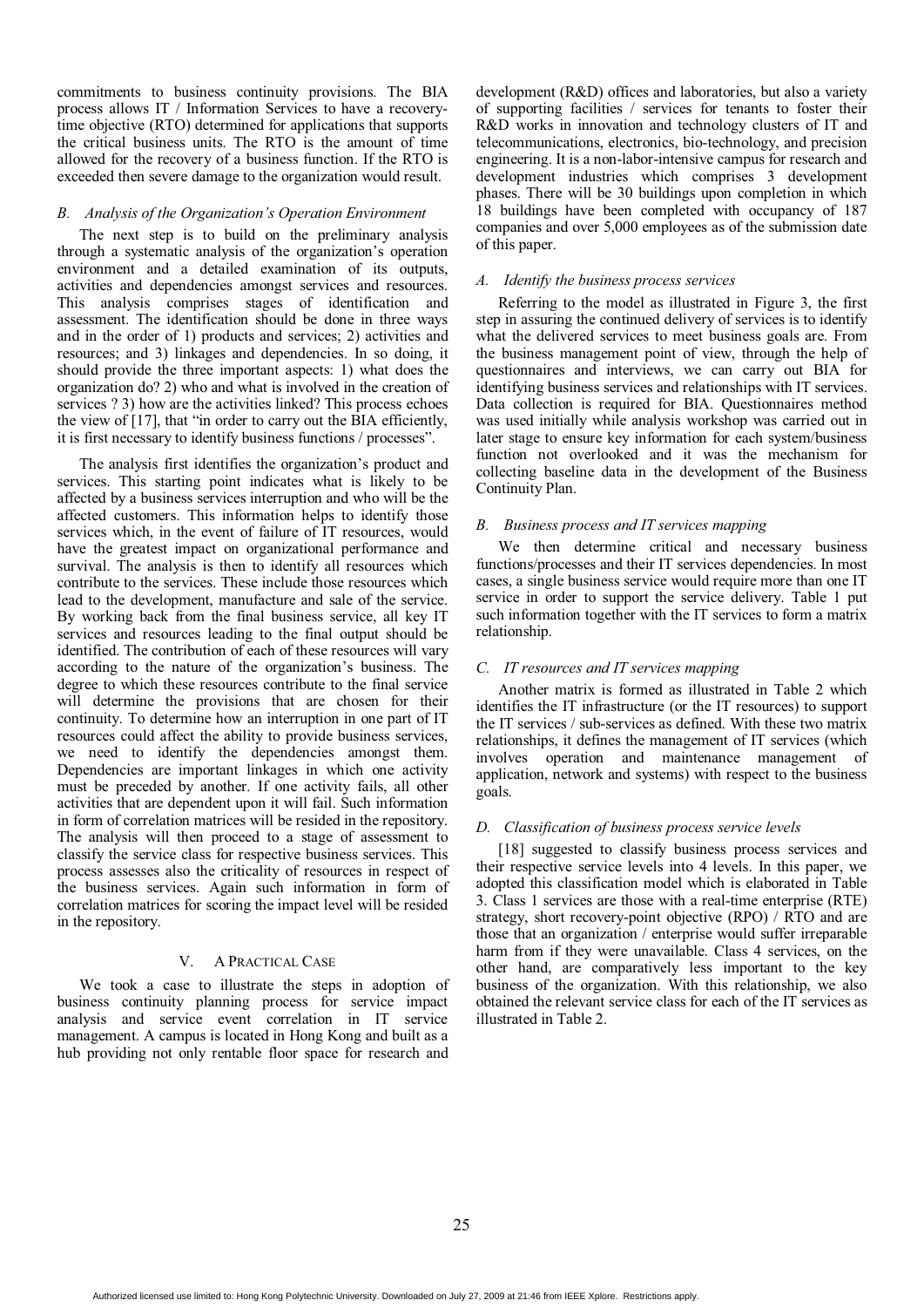| IT services<br><b>Business</b> process                                                | gg<br>Nature of servic                                   | BIA<br>class             | Email / UM | <b>HARNET</b> | <b>Services</b><br>Indoor Mobile System | <b>Directories</b><br><b>Interactive Kiosk</b> | Internet Services<br>Interactive Office | Internet2 | Intranet Portal (Web<br>Applications) | IP Telephony | <b>IT Service Management</b> | <b>Multi-Media Content</b><br>Display Service (MMCD) | Network Monitoring (incl.<br><b>WLAN</b> management) | <b>Office Automation</b><br>System | <b>Online Reservation</b> | <b>Server Monitoring</b> | <b>Tenant Web Presence</b><br><b>Tenant Directory</b> | VC (Help Desk) | <b>VC (Virtual Meeting</b><br>Room) | Video Cast Service | Wireless Internet<br>Services | <b>Structured Cabling</b><br>Service | <b>Disaster Recovery</b> |
|---------------------------------------------------------------------------------------|----------------------------------------------------------|--------------------------|------------|---------------|-----------------------------------------|------------------------------------------------|-----------------------------------------|-----------|---------------------------------------|--------------|------------------------------|------------------------------------------------------|------------------------------------------------------|------------------------------------|---------------------------|--------------------------|-------------------------------------------------------|----------------|-------------------------------------|--------------------|-------------------------------|--------------------------------------|--------------------------|
| Event / venue business (conferences, exhibitions, seminars) Customer facing           |                                                          | ÷                        | ×          |               | $\times$                                | $\times$                                       | ×                                       |           |                                       | ×            |                              | ×                                                    |                                                      | ×                                  | ×                         |                          |                                                       |                | $\times$                            | ×                  | ×                             |                                      |                          |
| Industry & university collaboration                                                   | Partner facing                                           | ÷                        |            | ×             |                                         |                                                | ×                                       | $\times$  |                                       |              |                              | ×                                                    |                                                      |                                    |                           |                          |                                                       |                | $\times$                            | ×                  |                               |                                      |                          |
| Incubation program                                                                    | ess critical business revenue<br>generation function     | $\sim$                   |            |               |                                         |                                                | $\times$<br>×                           |           |                                       |              |                              |                                                      |                                                      |                                    | $\times$                  |                          | ×<br>$\overline{\mathsf{x}}$                          |                | ×                                   |                    | ×                             |                                      |                          |
| Support facilities for tenants (info, facilities, IT &T services)                     | Customer facing                                          | ÷                        |            |               | ×                                       | ×<br>$\times$                                  | ×                                       |           | ×                                     |              |                              | ×                                                    |                                                      |                                    | $\times$                  |                          | ×<br>×                                                | ×              | ×                                   | ×                  | $\times$                      |                                      |                          |
| Other services for tenants subscription                                               | revenue<br>Less critical business<br>generation function | $\sim$                   |            | ×             |                                         |                                                | ×                                       |           |                                       |              |                              |                                                      |                                                      |                                    |                           |                          |                                                       |                |                                     |                    |                               | $\times$                             |                          |
| Technology support and lab services (IC design,<br>development, photonics center etc) | Customer facing                                          | ÷                        |            |               |                                         |                                                |                                         |           |                                       |              |                              |                                                      |                                                      |                                    |                           |                          |                                                       |                |                                     |                    | $\times$                      | ×                                    |                          |
| Senior executive administration support (CEO, CIO etc)                                | Senior exectives (CEO, CFO, CIO etc)                     | ÷                        | ×          |               |                                         |                                                | ×                                       |           |                                       | ×            |                              |                                                      |                                                      | ×                                  |                           |                          |                                                       |                | ×                                   |                    | ×                             |                                      |                          |
| Billing, settlements                                                                  | Less critical business revenue<br>generation function    | $\sim$                   | ×          |               |                                         |                                                | ×                                       |           |                                       | ×            |                              |                                                      |                                                      | ×                                  |                           |                          |                                                       |                |                                     |                    |                               |                                      |                          |
| Leasing / tenancy administration                                                      | Less critical business revenue<br>generation function    | $\sim$                   | $\times$   |               |                                         |                                                | ×                                       |           |                                       | ×            |                              |                                                      |                                                      | ×                                  |                           |                          |                                                       |                |                                     |                    |                               |                                      |                          |
| Equipment loaning for tenants (office automation)                                     | revenue<br>Less critical business<br>generation function | $\sim$                   | $\times$   |               |                                         |                                                | $\times$                                |           |                                       | ×            |                              |                                                      |                                                      | ×                                  |                           |                          |                                                       |                |                                     |                    |                               |                                      |                          |
| Service Apartment                                                                     | Customer facing                                          | $\overline{\phantom{a}}$ |            |               |                                         |                                                | $\times$                                |           |                                       | ×            |                              |                                                      |                                                      |                                    |                           |                          |                                                       |                |                                     |                    | $\times$                      |                                      |                          |
| Building management services (BMS)                                                    | support<br>Second line technical                         | c                        | ×          |               | ×                                       | ×<br>×                                         | ×                                       |           | ×                                     | ×            |                              | ×                                                    |                                                      | $\times$                           |                           |                          | ×                                                     | ×              |                                     |                    |                               | ×                                    |                          |
| Network operations center (NOC)                                                       | support<br>Second line technical                         | S.                       | $\times$   |               |                                         |                                                | ×                                       |           |                                       | ×            | ×                            |                                                      | $\times$                                             |                                    |                           | $\times$                 |                                                       | ×              |                                     |                    |                               | $\times$                             |                          |
| Business development and marketing                                                    | Departmental functions                                   | 4                        | ×          |               |                                         |                                                | $\times$                                |           |                                       | ×            |                              |                                                      |                                                      | ×                                  |                           |                          |                                                       |                |                                     |                    |                               |                                      |                          |
| HR, accounting/finance, administration                                                | tive support<br>.ogisitic / administra                   | 4                        | ×          |               |                                         |                                                | $\times$                                |           |                                       | ×            |                              |                                                      |                                                      | ×                                  |                           |                          |                                                       |                |                                     |                    |                               |                                      |                          |
| Business Continuity and Disaster Recovery                                             | support<br>Second line technical                         | co                       |            |               |                                         |                                                |                                         |           |                                       |              |                              |                                                      |                                                      |                                    |                           |                          |                                                       |                |                                     |                    |                               |                                      | ×                        |
|                                                                                       |                                                          |                          |            |               |                                         |                                                |                                         |           |                                       |              |                              |                                                      |                                                      |                                    |                           |                          |                                                       |                |                                     |                    |                               |                                      |                          |

Table 1 Business Process Service Classification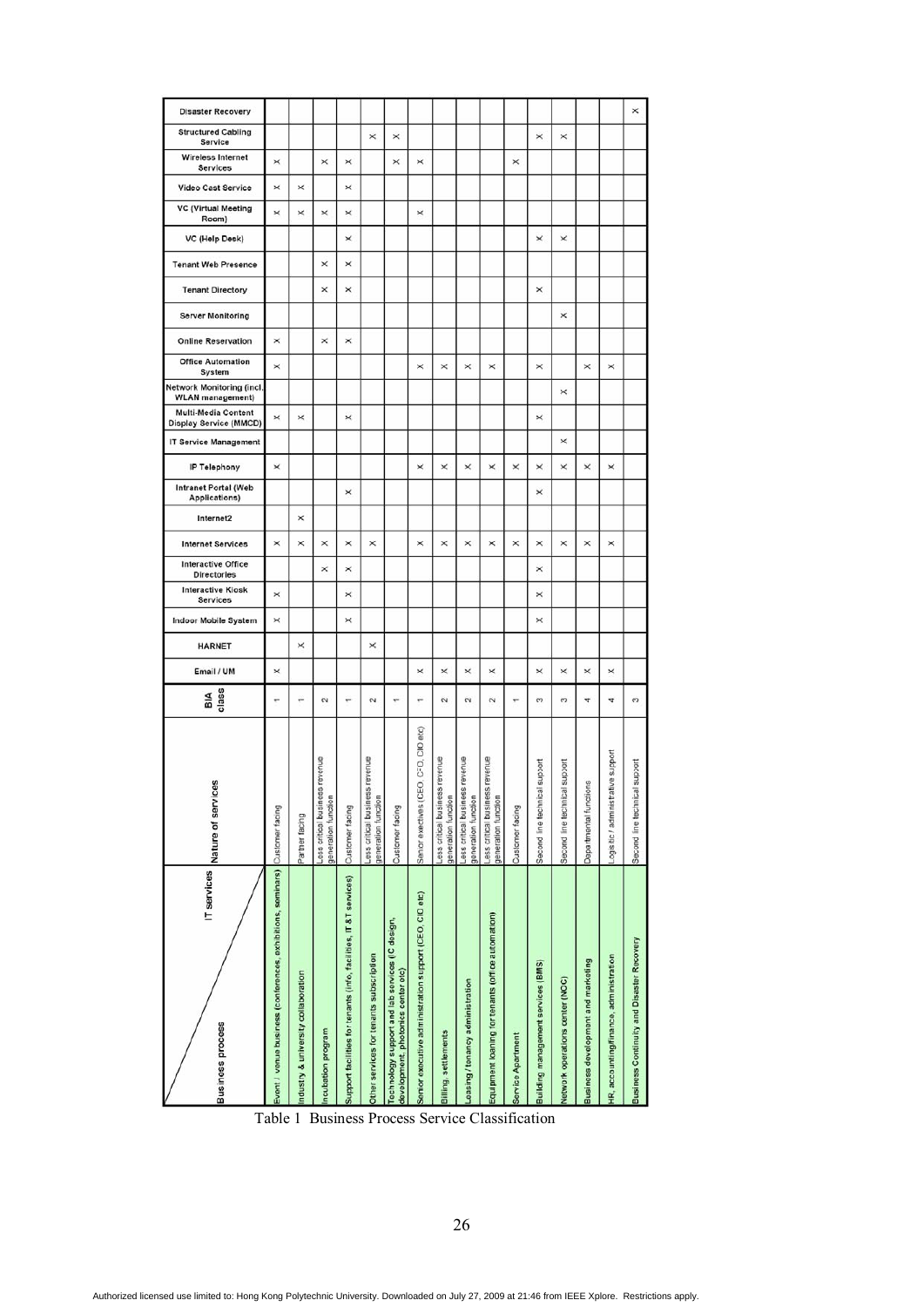| z                            | <b>WLAN</b> system                                               |                                                      |                                                    |                                                      |                                                    |                                                      |                                       |                                                                   |                                                    |                                                      |                                                    |                                                      |                                       |                                                                   |                                                    |                                                      |                                                    |                                                      |                                                                         |                                 |                                                    |                                                      |                                                    |
|------------------------------|------------------------------------------------------------------|------------------------------------------------------|----------------------------------------------------|------------------------------------------------------|----------------------------------------------------|------------------------------------------------------|---------------------------------------|-------------------------------------------------------------------|----------------------------------------------------|------------------------------------------------------|----------------------------------------------------|------------------------------------------------------|---------------------------------------|-------------------------------------------------------------------|----------------------------------------------------|------------------------------------------------------|----------------------------------------------------|------------------------------------------------------|-------------------------------------------------------------------------|---------------------------------|----------------------------------------------------|------------------------------------------------------|----------------------------------------------------|
| œ                            | <b>RADIUS</b>                                                    |                                                      |                                                    |                                                      |                                                    |                                                      |                                       |                                                                   |                                                    |                                                      |                                                    |                                                      |                                       |                                                                   |                                                    |                                                      |                                                    |                                                      |                                                                         |                                 |                                                    |                                                      |                                                    |
|                              | Multimedia display<br>system                                     | Σ                                                    | Σ                                                  |                                                      |                                                    |                                                      |                                       |                                                                   |                                                    |                                                      |                                                    |                                                      |                                       |                                                                   |                                                    |                                                      |                                                    |                                                      |                                                                         |                                 |                                                    | Σ                                                    | Σ                                                  |
|                              | <b>Office Directories servers</b>                                | Σ                                                    | Σ<br>$\times$                                      | Σ                                                    | Σ<br>$\times$                                      |                                                      |                                       |                                                                   |                                                    |                                                      |                                                    |                                                      |                                       |                                                                   |                                                    |                                                      |                                                    | Σ                                                    | Σ<br>$\times$                                                           | Σ<br>$\times$                   | Σ                                                  |                                                      |                                                    |
|                              | Kiosks                                                           |                                                      |                                                    | Σ                                                    | Σ                                                  |                                                      |                                       |                                                                   |                                                    |                                                      |                                                    | Σ                                                    | Σ                                     |                                                                   |                                                    |                                                      |                                                    | Σ                                                    | Σ                                                                       |                                 |                                                    |                                                      |                                                    |
| œ                            | Video Streaming Servers                                          | Σ                                                    | Σ<br>$\overline{\mathbf{x}}$                       |                                                      |                                                    |                                                      |                                       |                                                                   |                                                    |                                                      |                                                    |                                                      |                                       |                                                                   |                                                    | Σ                                                    | Σ                                                  |                                                      |                                                                         |                                 |                                                    | Σ                                                    | Σ                                                  |
| z                            | Video Conference<br>Servers (Helpdesk)                           |                                                      |                                                    |                                                      |                                                    |                                                      |                                       |                                                                   |                                                    |                                                      |                                                    | ⋝<br>$\times$                                        | Σ                                     |                                                                   |                                                    |                                                      |                                                    | Σ                                                    | Σ<br>$\times$                                                           |                                 |                                                    |                                                      |                                                    |
| z                            | Video Conference<br><b>Servers (Virtual Meeting</b><br>Room)     |                                                      |                                                    |                                                      |                                                    |                                                      |                                       |                                                                   |                                                    | Σ                                                    | Σ<br>$\times$                                      |                                                      |                                       |                                                                   |                                                    |                                                      |                                                    |                                                      |                                                                         |                                 |                                                    |                                                      |                                                    |
| œ                            | <b>LDAP Servers</b>                                              | Σ                                                    | Σ<br>$\times$                                      | Σ<br>$\times$                                        | Σ                                                  | Σ                                                    | Σ<br>$\pmb{\times}$                   | Σ<br>$\times$                                                     | ᆂ                                                  | Σ<br>$\times$                                        | Σ                                                  |                                                      |                                       |                                                                   |                                                    | Σ<br>$\times$                                        | Σ                                                  |                                                      |                                                                         |                                 |                                                    |                                                      |                                                    |
|                              | Database System                                                  | Σ                                                    | Σ<br>×                                             | Σ                                                    | Σ<br>$\mathbf{x}$                                  | Σ                                                    | Σ<br>$\times$                         | Σ                                                                 | ᆂ                                                  | Σ                                                    | Σ                                                  |                                                      |                                       |                                                                   |                                                    | Σ                                                    | Σ                                                  | Σ<br>$\times$                                        | Σ                                                                       | Σ                               | Σ                                                  | Σ                                                    | Σ                                                  |
| œ                            | <b>Application Services</b>                                      | Σ                                                    | Σ<br>$\times$                                      | Σ                                                    | Σ<br>$\times$                                      | Σ                                                    | Σ<br>$\times$                         | Σ                                                                 | ᆂ<br>$\times$                                      | Σ                                                    | Σ<br>$\times$                                      | Σ                                                    | Σ<br>$\times$                         |                                                                   |                                                    | Σ                                                    | Σ<br>$\times$                                      | Σ<br>$\times$                                        | Σ                                                                       | Σ<br>$\times$                   | Σ                                                  | Σ                                                    | Σ                                                  |
| œ                            | <b>Intranet Web Servers</b>                                      | Σ                                                    | Σ                                                  | Ξ                                                    | Σ                                                  | Σ                                                    | Σ                                     | Σ                                                                 | Ŧ                                                  | Σ                                                    | Σ                                                  | Σ                                                    | Σ                                     |                                                                   |                                                    | Σ                                                    | Σ                                                  | Σ                                                    | Σ                                                                       | Σ                               | Σ                                                  | Σ                                                    | Σ                                                  |
| œ                            | <b>Internet Web Servers</b>                                      | Σ                                                    | Σ<br>$\times$                                      |                                                      |                                                    | Σ                                                    | Σ<br>$\times$                         | ⋝<br>$\times$                                                     | ᆂ                                                  | Σ                                                    | Σ<br>$\times$                                      |                                                      |                                       |                                                                   |                                                    | Σ                                                    | Σ<br>$\times$                                      |                                                      |                                                                         |                                 |                                                    |                                                      |                                                    |
| œ                            | <b>HARNET</b> uplink                                             |                                                      |                                                    |                                                      |                                                    |                                                      |                                       |                                                                   |                                                    |                                                      |                                                    |                                                      |                                       |                                                                   |                                                    |                                                      |                                                    |                                                      |                                                                         |                                 |                                                    |                                                      |                                                    |
| œ                            | Interent uplink                                                  | Σ                                                    | Σ<br>$\overline{\mathbf{x}}$                       |                                                      |                                                    | Σ                                                    | Σ<br>$\overline{\mathbf{x}}$          | Σ                                                                 | Ŧ                                                  | Σ                                                    | Σ<br>$\times$                                      |                                                      |                                       | Σ                                                                 | Ŧ                                                  | Σ                                                    | Σ<br>$\times$                                      |                                                      |                                                                         |                                 |                                                    |                                                      |                                                    |
| œ                            | <b>Structured Cabling</b><br>System<br>(Cables to Tenants)       |                                                      |                                                    |                                                      |                                                    |                                                      |                                       |                                                                   |                                                    |                                                      |                                                    |                                                      |                                       |                                                                   |                                                    |                                                      |                                                    |                                                      |                                                                         |                                 |                                                    |                                                      |                                                    |
| œ                            | <b>Structured Cabling</b><br>System<br>(IT Infrastrucure Cables) |                                                      |                                                    |                                                      |                                                    |                                                      |                                       |                                                                   |                                                    |                                                      |                                                    | Σ                                                    | Σ                                     | Σ                                                                 | Ŧ                                                  | Σ                                                    | Σ                                                  | Σ                                                    | Σ                                                                       | Σ                               | Σ                                                  |                                                      |                                                    |
| œ                            | Campus network<br>(Direct Internet Access<br>Layer)              |                                                      |                                                    |                                                      |                                                    |                                                      |                                       |                                                                   |                                                    |                                                      |                                                    |                                                      | $\times$                              | Σ                                                                 | $\pmb{\times}$<br>I                                |                                                      | $\times$                                           | $\times$                                             |                                                                         | $\times$                        |                                                    |                                                      |                                                    |
| œ                            | Campus network<br>(Server Farm Access<br>Network Layer)          | Σ                                                    | Σ<br>$\times$                                      | Σ                                                    | Σ<br>$\pmb{\times}$                                | Σ                                                    | Σ<br>$\times$                         | Σ                                                                 | Ŧ                                                  | Σ                                                    | Σ<br>$\times$                                      | Σ                                                    | Σ<br>$\times$                         | Σ                                                                 | Ŧ<br>$\times$                                      | Σ                                                    | Σ<br>$\times$                                      | Σ<br>$\pmb{\times}$                                  | Σ                                                                       | Σ<br>$\times$                   | Σ                                                  | Σ<br>$\times$                                        | Σ                                                  |
| ×                            | Campus network<br>(Floor Network Layer)                          |                                                      |                                                    |                                                      |                                                    |                                                      |                                       |                                                                   |                                                    | ⋍                                                    |                                                    |                                                      |                                       |                                                                   |                                                    |                                                      |                                                    |                                                      |                                                                         |                                 |                                                    |                                                      |                                                    |
| R                            | Campus network<br>(Building Network Layer)                       | Σ                                                    | $\pmb{\times}$<br>Σ                                | Σ                                                    | $\times$<br>Σ                                      | Σ                                                    | $\pmb{\times}$<br>Σ                   | $\times$<br>Σ                                                     | H                                                  | Σ                                                    | $\times$<br>Σ                                      | Σ                                                    | $\pmb{\times}$<br>Σ                   | Σ                                                                 | $\times$<br>Ŧ                                      | Σ                                                    | $\times$<br>Σ                                      | Σ                                                    | $\times$<br>Σ                                                           | Σ                               | $\pmb{\times}$<br>Σ                                | $\pmb{\times}$<br>Σ                                  | Σ                                                  |
| œ                            | Campus network<br>(Core Network Layer)                           | Σ                                                    | Σ                                                  | Σ                                                    | $\times$<br>Σ                                      | Σ                                                    | $\times$<br>Σ                         | $\times$<br>Σ                                                     | Ŧ                                                  | Σ                                                    | $\times$<br>Σ                                      | Σ                                                    | $\times$<br>Σ                         | Σ                                                                 | $\times$<br>œ                                      | Σ                                                    | $\times$<br>Σ                                      | $\times$<br>Σ                                        | Σ                                                                       | $\times$<br>Σ                   | Σ                                                  | $\times$<br>Σ                                        | Σ                                                  |
| ×                            | Data center (incl. Data<br>center network)                       | Σ                                                    | $\overline{\mathsf{x}}$<br>œ                       | Σ                                                    | $\times$<br>H                                      | Σ                                                    | $\pmb{\times}$<br>H                   | $\pmb{\times}$<br>H                                               | D                                                  | Σ                                                    | $\times$<br>Ŧ                                      | Σ                                                    | $\pmb{\times}$<br>Ŧ                   | H                                                                 | $\pmb{\times}$<br>a                                | Σ                                                    | $\times$<br>H                                      | Σ                                                    | $\pmb{\times}$<br>H                                                     | $\pmb{\times}$<br>Σ             | H                                                  | $\times$<br>Σ                                        | H                                                  |
|                              |                                                                  |                                                      | ×                                                  |                                                      | $\times$                                           |                                                      |                                       | $\times$                                                          |                                                    |                                                      | $\times$                                           |                                                      | ×                                     |                                                                   | $\times$                                           |                                                      | $\times$                                           |                                                      |                                                                         |                                 |                                                    | $\times$                                             |                                                    |
|                              | <b>Business impact</b><br>analysis                               | PARTIAL failure to<br>Service impact of<br>component | Service impact of<br>TOTAL failure to<br>component | Service impact of<br>PARTIAL failure to<br>component | Service impact of<br>TOTAL failure to<br>component | Service impact of<br>PARTIAL failure to<br>component | Service impact of<br>TOTAL failure to | component<br>Service impact of<br>PARTIAL failure to<br>component | Service impact of<br>TOTAL failure to<br>component | Service impact of<br>PARTIAL failure to<br>component | Service impact of<br>TOTAL failure to<br>component | Service impact of<br>PARTIAL failure to<br>component | Service impact of<br>TOTAL failure to | component<br>Service impact of<br>PARTIAL failure to<br>component | Service impact of<br>TOTAL failure to<br>component | Service impact of<br>PARTIAL failure to<br>component | Service impact of<br>TOTAL failure to<br>component | Service impact of<br>PARTIAL failure to<br>component | Service impact of<br>TOTAL failure to<br>component<br>Service impact of | PARTIAL failure to<br>component | Service impact of<br>TOTAL failure to<br>component | Service impact of<br>PARTIAL failure to<br>component | Service impact of<br>TOTAL failure to<br>component |
| Criticality of component (2) | services <sup>(1)</sup><br>Class of                              |                                                      | $\mathbf{\tilde{N}}$                               |                                                      | $\sim$                                             |                                                      | $\mathbf{\tilde{z}}$                  | ۳                                                                 |                                                    |                                                      | $\mathbf{\tilde{N}}$                               |                                                      | $\mathbf{\tilde{z}}$                  |                                                                   | ۳                                                  |                                                      | $\mathbf{N}$                                       | $\mathbf{N}$                                         |                                                                         |                                 | $\overline{\mathbf{N}}$                            | $\overline{\mathbf{N}}$                              |                                                    |
|                              |                                                                  |                                                      |                                                    |                                                      |                                                    |                                                      |                                       |                                                                   |                                                    |                                                      |                                                    |                                                      |                                       |                                                                   |                                                    |                                                      |                                                    |                                                      |                                                                         |                                 |                                                    |                                                      |                                                    |
|                              | Systems<br>Infrastructure/<br>IT Services                        | Intranet Portal                                      | Applications)<br>(Web                              |                                                      | <b>Tenant Directory</b>                            | <b>Tenant Web</b>                                    | Presence                              | Online                                                            | Reservation                                        | VC (Virtual                                          | Meeting Room)                                      |                                                      | VC (Help Desk)                        |                                                                   | nternet Services                                   | Video Cast                                           | Service                                            | Interactive Kiosk<br>Service                         |                                                                         | Interactive Office              | Directories                                        |                                                      | Multi-Media<br>Content Display<br>Service (MMCD)   |

Table 2 IT Resource and IT Service Mapping Matrix (1 of 2)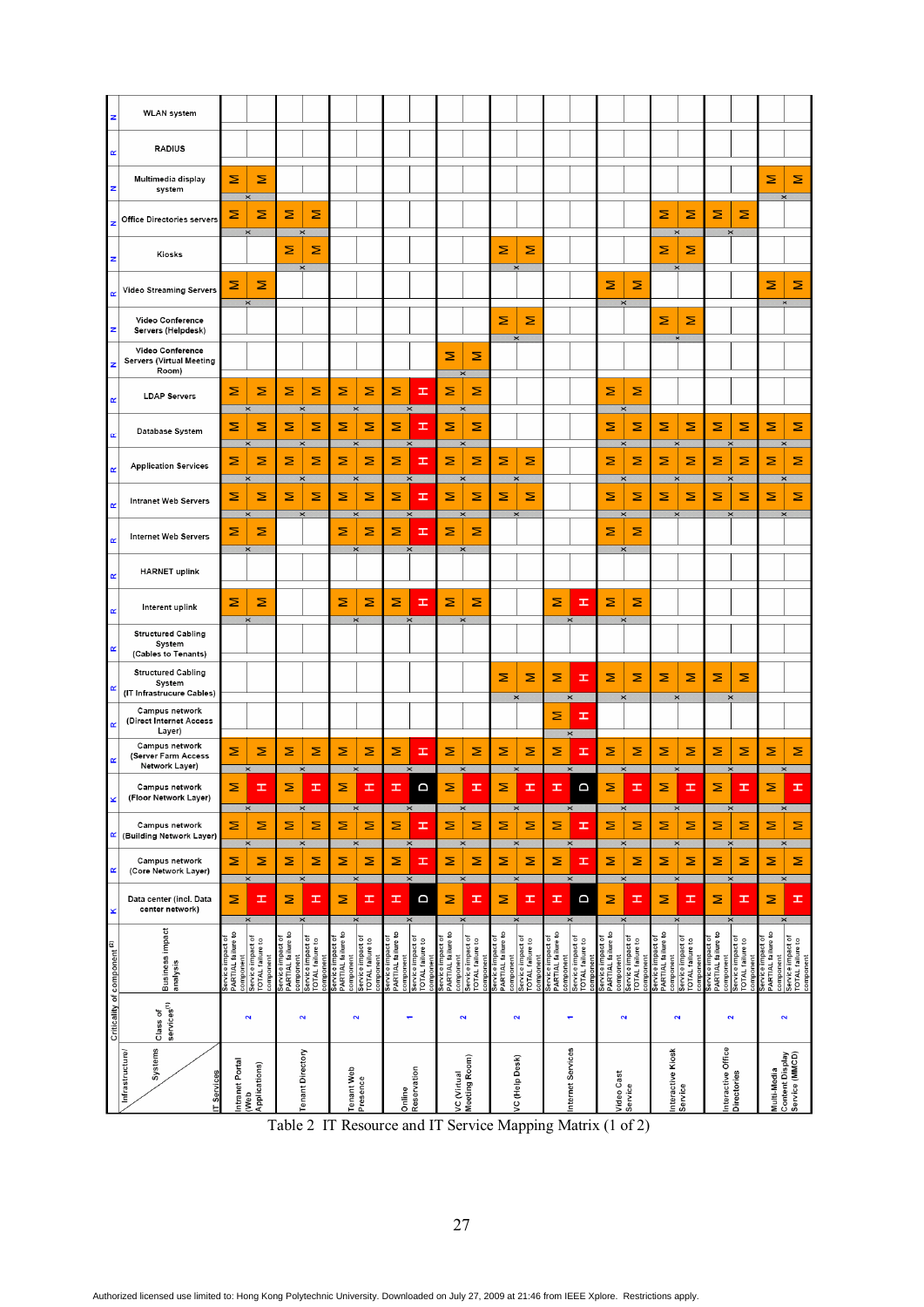| z                                       | <b>WLAN</b> system                                                     | Ξ                                                                                             | Σ                             |                                                      |                                                    |                                                      |                                                                |                                         |                                                                |                                         |                                                                |                                         |                                                                 |                                                                                               |                |                                                      |                                                    |                                                      |                                                                |                                         |                                                    |                                                      |                                                 |                                                      |                                                                 |                                                                                        |
|-----------------------------------------|------------------------------------------------------------------------|-----------------------------------------------------------------------------------------------|-------------------------------|------------------------------------------------------|----------------------------------------------------|------------------------------------------------------|----------------------------------------------------------------|-----------------------------------------|----------------------------------------------------------------|-----------------------------------------|----------------------------------------------------------------|-----------------------------------------|-----------------------------------------------------------------|-----------------------------------------------------------------------------------------------|----------------|------------------------------------------------------|----------------------------------------------------|------------------------------------------------------|----------------------------------------------------------------|-----------------------------------------|----------------------------------------------------|------------------------------------------------------|-------------------------------------------------|------------------------------------------------------|-----------------------------------------------------------------|----------------------------------------------------------------------------------------|
| $\pmb{\alpha}$                          | <b>RADIUS</b>                                                          | Σ                                                                                             | Σ<br>$\times$                 |                                                      |                                                    |                                                      |                                                                |                                         |                                                                |                                         |                                                                |                                         |                                                                 |                                                                                               |                |                                                      |                                                    |                                                      |                                                                |                                         |                                                    |                                                      |                                                 |                                                      |                                                                 |                                                                                        |
|                                         | Multimedia display<br>system                                           |                                                                                               |                               |                                                      |                                                    |                                                      |                                                                |                                         |                                                                |                                         |                                                                |                                         |                                                                 |                                                                                               |                |                                                      |                                                    |                                                      |                                                                |                                         |                                                    |                                                      |                                                 |                                                      |                                                                 |                                                                                        |
| z                                       | <b>Office Directories</b><br>servers                                   |                                                                                               |                               |                                                      |                                                    |                                                      |                                                                |                                         |                                                                |                                         |                                                                |                                         |                                                                 |                                                                                               |                |                                                      |                                                    |                                                      |                                                                |                                         |                                                    |                                                      |                                                 |                                                      |                                                                 |                                                                                        |
|                                         | Kiosks                                                                 |                                                                                               |                               |                                                      |                                                    |                                                      |                                                                |                                         |                                                                |                                         |                                                                |                                         |                                                                 |                                                                                               |                |                                                      |                                                    |                                                      |                                                                |                                         |                                                    |                                                      |                                                 |                                                      |                                                                 |                                                                                        |
| $\alpha$                                | Video Streaming Servers                                                |                                                                                               |                               |                                                      |                                                    |                                                      |                                                                |                                         |                                                                |                                         |                                                                |                                         |                                                                 |                                                                                               |                |                                                      |                                                    |                                                      |                                                                |                                         |                                                    |                                                      |                                                 |                                                      |                                                                 |                                                                                        |
| z                                       | Video Conference<br>Servers (Helpdesk)                                 |                                                                                               |                               |                                                      |                                                    |                                                      |                                                                |                                         |                                                                |                                         |                                                                |                                         |                                                                 |                                                                                               |                |                                                      |                                                    |                                                      |                                                                |                                         |                                                    |                                                      |                                                 |                                                      |                                                                 |                                                                                        |
| z                                       | Video Conference<br><b>Servers (Virtual Meeting</b><br>Room)           |                                                                                               |                               |                                                      |                                                    |                                                      |                                                                |                                         |                                                                |                                         |                                                                |                                         |                                                                 |                                                                                               |                |                                                      |                                                    |                                                      |                                                                |                                         |                                                    |                                                      |                                                 |                                                      |                                                                 |                                                                                        |
| œ                                       | <b>LDAP Servers</b>                                                    | Σ                                                                                             | Σ                             |                                                      |                                                    |                                                      |                                                                |                                         |                                                                |                                         |                                                                |                                         |                                                                 |                                                                                               |                |                                                      |                                                    |                                                      |                                                                | ᆜ                                       | Σ                                                  |                                                      |                                                 |                                                      |                                                                 |                                                                                        |
|                                         | Database System                                                        |                                                                                               | $\times$                      |                                                      |                                                    |                                                      |                                                                |                                         |                                                                |                                         |                                                                |                                         |                                                                 |                                                                                               |                |                                                      |                                                    |                                                      |                                                                | ┙                                       | Σ                                                  |                                                      |                                                 |                                                      |                                                                 |                                                                                        |
|                                         | <b>Application Services</b>                                            |                                                                                               |                               |                                                      |                                                    |                                                      |                                                                |                                         |                                                                |                                         |                                                                |                                         |                                                                 |                                                                                               |                |                                                      |                                                    |                                                      |                                                                | $\overline{\phantom{0}}$                | $\times$<br>Σ                                      |                                                      |                                                 |                                                      |                                                                 |                                                                                        |
|                                         | <b>Intranet Web Servers</b>                                            |                                                                                               |                               |                                                      |                                                    |                                                      |                                                                |                                         |                                                                |                                         |                                                                |                                         |                                                                 |                                                                                               |                |                                                      |                                                    |                                                      |                                                                | ┙                                       | $\times$<br>Σ                                      |                                                      |                                                 |                                                      |                                                                 |                                                                                        |
| œ                                       | <b>Internet Web Servers</b>                                            |                                                                                               |                               |                                                      |                                                    |                                                      |                                                                |                                         |                                                                |                                         |                                                                |                                         |                                                                 |                                                                                               |                |                                                      |                                                    |                                                      |                                                                | ⊐                                       | $\times$<br>Σ                                      |                                                      |                                                 |                                                      |                                                                 |                                                                                        |
| œ                                       | <b>HARNET uplink</b>                                                   |                                                                                               |                               |                                                      |                                                    | Σ                                                    | Ŧ                                                              | Σ                                       | Ŧ                                                              |                                         |                                                                |                                         |                                                                 |                                                                                               |                |                                                      |                                                    |                                                      |                                                                |                                         |                                                    |                                                      |                                                 |                                                      |                                                                 |                                                                                        |
| œ                                       | Interent uplink                                                        | Σ                                                                                             | Σ                             | Σ                                                    | H                                                  |                                                      | $\times$                                                       |                                         | $\times$                                                       |                                         |                                                                |                                         |                                                                 | Σ                                                                                             | Ŧ              |                                                      |                                                    |                                                      |                                                                |                                         |                                                    |                                                      |                                                 |                                                      |                                                                 |                                                                                        |
| œ                                       | <b>Structured Cabling</b><br>System                                    |                                                                                               | $\times$                      |                                                      | $\times$                                           |                                                      |                                                                |                                         |                                                                |                                         |                                                                |                                         |                                                                 |                                                                                               |                |                                                      |                                                    |                                                      |                                                                |                                         |                                                    | Σ                                                    | Σ                                               |                                                      |                                                                 | - most critical, e.g. 7x24, customer facing; 4 - least critical e.g. back office admin |
|                                         | (Cables to Tenants)<br><b>Structured Cabling</b><br>System             | Σ                                                                                             | Σ                             |                                                      |                                                    |                                                      |                                                                |                                         |                                                                |                                         |                                                                | Σ                                       | H                                                               | Σ                                                                                             | Ŧ              | ⊐                                                    | Σ                                                  |                                                      |                                                                | ⊐                                       | Σ                                                  | Σ                                                    | $\times$<br>Σ                                   |                                                      |                                                                 |                                                                                        |
| œ                                       | (IT Infrastrucure Cables)<br>Campus network<br>(Direct Internet Access |                                                                                               | $\times$                      |                                                      |                                                    |                                                      |                                                                |                                         |                                                                |                                         |                                                                |                                         | $\times$                                                        |                                                                                               | $\pmb{\times}$ | $\pmb{\times}$                                       |                                                    |                                                      |                                                                |                                         | $\pmb{\times}$                                     |                                                      | $\boldsymbol{\times}$                           |                                                      |                                                                 |                                                                                        |
| œ                                       | Layer)<br>Campus network                                               | Σ                                                                                             | Σ                             | Σ                                                    | H                                                  | Σ                                                    | H                                                              | Σ                                       | H                                                              |                                         |                                                                | Σ                                       | œ                                                               | Σ                                                                                             | Ŧ              | ⊐                                                    | Σ                                                  | ⊐                                                    | Σ                                                              | ⊐                                       | Σ                                                  |                                                      |                                                 | ⊐                                                    | Σ                                                               |                                                                                        |
| œ                                       | (Server Farm Access<br>Network Layer)<br>Campus network                | Σ                                                                                             | $\times$<br>ェ                 | H                                                    | D                                                  | ェ                                                    | a                                                              | ᆂ                                       | a                                                              |                                         |                                                                | I                                       | a                                                               | ᆂ                                                                                             | a              |                                                      |                                                    |                                                      |                                                                |                                         | ×                                                  |                                                      |                                                 |                                                      | $\times$                                                        |                                                                                        |
|                                         | (Floor Network Layer)                                                  |                                                                                               | $\times$                      |                                                      | $\pmb{\times}$                                     |                                                      | ×                                                              |                                         | ×                                                              |                                         |                                                                |                                         | $\times$                                                        | ×                                                                                             |                |                                                      |                                                    |                                                      |                                                                |                                         |                                                    |                                                      |                                                 |                                                      |                                                                 |                                                                                        |
| R                                       | Campus network<br>(Building Network Layer)                             | Σ                                                                                             | Σ<br>$\times$                 | Σ                                                    | Ŧ<br>$\times$                                      | Σ                                                    | Ŧ<br>$\times$                                                  | Σ                                       | œ<br>$\pmb{\times}$                                            |                                         |                                                                | Σ                                       | œ                                                               | Σ<br>$\times$                                                                                 | Ŧ              | ⊐                                                    | Σ                                                  |                                                      |                                                                | ⊐                                       | Σ<br>$\times$                                      |                                                      |                                                 |                                                      |                                                                 |                                                                                        |
| œ                                       | Campus network<br>(Core Network Layer)                                 | Σ                                                                                             | Σ<br>$\times$                 | Σ                                                    | ᆂ<br>$\pmb{\times}$                                | Σ                                                    | Ŧ<br>$\pmb{\times}$                                            | Σ                                       | H<br>$\pmb{\times}$                                            |                                         |                                                                | Σ                                       | H<br>$\times$                                                   | Σ<br>$\times$                                                                                 | Ŧ              | ⊐<br>$\times$                                        | Σ                                                  | ┙                                                    | Σ<br>$\times$                                                  | ⊐                                       | Σ<br>$\times$                                      |                                                      |                                                 | ┙                                                    | Σ<br>$\times$                                                   |                                                                                        |
|                                         | Data center (incl. Data<br>center network)                             | Σ                                                                                             | Ŧ<br>$\pmb{\times}$           | ᆂ                                                    | O<br>$\times$                                      | Ŧ                                                    | a<br>$\times$                                                  | ᆂ                                       | a<br>$\times$                                                  |                                         |                                                                | I                                       | a<br>$\times$                                                   | I<br>$\times$                                                                                 | a              | Σ<br>$\times$                                        | ᆂ                                                  | Σ                                                    | ェ<br>$\times$                                                  | Σ                                       | ᆂ<br>$\times$                                      |                                                      |                                                 | Σ                                                    | I<br>$\pmb{\times}$                                             |                                                                                        |
|                                         | Business impact<br>analysis                                            | Service impact of<br>PARTIAL failure to<br>component<br>Service impact of<br>TOTAL failure to |                               | component<br>Service impact of<br>PARTIAL failure to |                                                    | component<br>Service impact of<br>PARTIAL failure to |                                                                |                                         |                                                                |                                         |                                                                |                                         |                                                                 | Service impact of<br>PARTIAL failure to<br>component<br>Service impact of<br>TOTAL failure to |                | component<br>Service impact of<br>PARTIAL failure to |                                                    | component<br>Service impact of<br>PARTIAL failure to |                                                                | Service impact of<br>PARTIAL failure to |                                                    | component<br>Service impact of<br>PARTIAL failure to |                                                 | component<br>Service impact of<br>PARTIAL failure to |                                                                 |                                                                                        |
|                                         |                                                                        |                                                                                               |                               |                                                      | component<br>Service impact of<br>TOTAL failure to |                                                      | component<br>Service impact of<br>TOTAL failure to<br>omponent | Service impact of<br>PARTIAL failure to | component<br>Service impact of<br>TOTAL failure to<br>omponent | Service impact of<br>PARTIAL failure to | component<br>Service impact of<br>TOTAL failure to<br>omponent | Service impact of<br>PARTIAL failure to | component<br>Service impact of<br>TOTAL failure to<br>component |                                                                                               |                |                                                      | component<br>Service impact of<br>TOTAL failure to |                                                      | component<br>Service impact of<br>TOTAL failure to<br>omponent |                                         | component<br>Service impact of<br>TOTAL failure to | component                                            | Service impact of<br>TOTAL failure to           |                                                      | component<br>Service impact of<br>TOTAL failure to<br>component |                                                                                        |
| Criticality of component <sup>(2)</sup> | Class of<br>services <sup>(1)</sup>                                    |                                                                                               | $\overline{\mathbf{c}}$       |                                                      | ٠                                                  |                                                      | ۳                                                              |                                         | $\overline{\phantom{0}}$                                       |                                         | $\mathbf{\tilde{N}}$                                           |                                         | ۳                                                               | ۳                                                                                             |                | $\bullet$                                            |                                                    |                                                      | $\bullet$                                                      |                                         | s.                                                 |                                                      | $\overline{\mathbf{N}}$                         |                                                      | $\bullet$                                                       |                                                                                        |
|                                         | Systems<br>Infrastructure/<br><b>TServices</b>                         |                                                                                               | Wireless Internet<br>Services |                                                      | Office Automation                                  |                                                      | Internet2                                                      |                                         | HARNET                                                         | ndoor Mobile                            | System                                                         |                                         | P Telephony                                                     | Email UM (email +<br>fax)                                                                     |                | Monitoring (incl.<br>Network                         | management)<br><b>WLAN</b>                         |                                                      | Server Monitoring                                              | IT Service                              | Management                                         | Intra-building/                                      | Inter-building<br>Structured Cabling<br>Service |                                                      | Disaster Recovery                                               |                                                                                        |

K: Key component; R: Key with resilience; N: Non-key

2. Criticality level: 3. Impact Level:

 $\overline{\mathsf{S}}$ L.

Σ

 $\mathsf{D}$ 

Table 2 IT Resource and IT Service Mapping Matrix (2 of 2)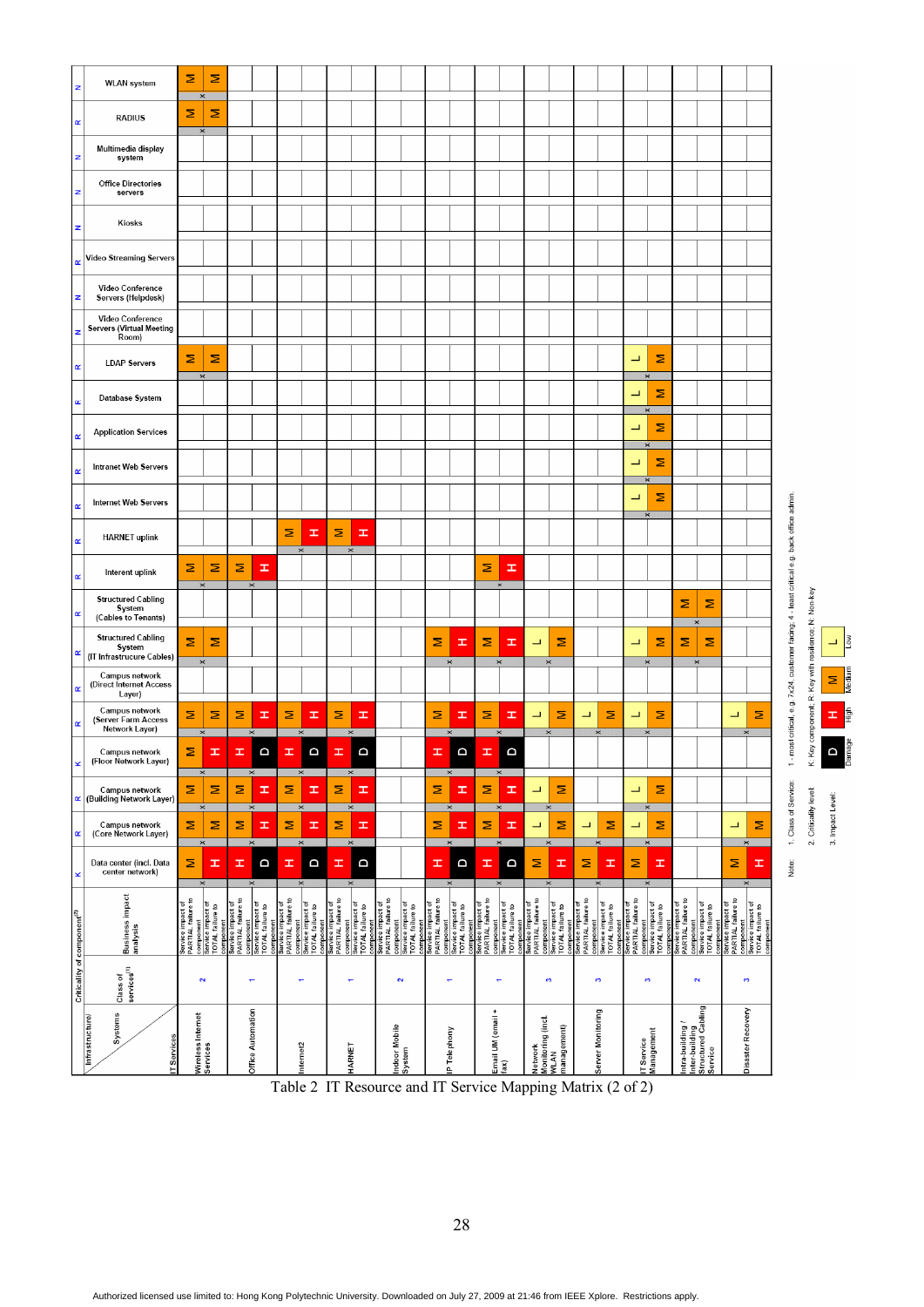| Class            | <b>Business Process Services</b>                                                               |
|------------------|------------------------------------------------------------------------------------------------|
| Class 1<br>(RTE) | Customer-/Partner-Facing<br>٠<br>Functions critical to revenue production<br>٠<br>7x24 service |
| Class 2          | Less- critical revenue producing functions<br>٠<br>Senior executives support<br>Supply chain   |
| Class 3          | Second-line technical support<br>٠<br>Back-office functions                                    |
| Class 4          | Departmental functions<br>٠<br>Logistic / administrative support                               |

Table 3 Business Process Service Classification

# *E. Resources criticality assessment*

The underlying IT infrastructure provides system and network resources to support IT services. Depending on the design configurations, these resource components might be critical for the delivery of respective IT services. We therefore base on the tolerant and redundancy characteristics to score them as below:

# Code Description

- K Key component, non-tolerant, slightest failure can cause major impact.
- R Key, but with some kind of resilience, but will have service impact felt at partial failure. Impact of total failure is significant.
- N Non-key, usually with redundancy or in group (e.g. wireless local area network access point) where failing a few have no significant impact, or it is not critical even without resilience.

To derive the impact levels with respect to the criticality of components; class of service; and the scale of failure (i.e. partial or total), we use the matrices in Table 4.

The matrix relationships amongst business process services, IT services and IT resources we developed in Table 1, 2 and 4 will be stored in the service management information base as portrayed in the model of Figure 3. With the service impact level derived from the Table 4, the next step is to map out the alert level by mapping the resource alerts and service alerts in the Service Impact Analysis architecture for notification, as

|               |                | <b>MEDIUM</b> | <b>MEDIUM</b> | <b>HIGH</b>                     |               | 1              | <b>HIGH</b>   |
|---------------|----------------|---------------|---------------|---------------------------------|---------------|----------------|---------------|
| Class         | $\overline{2}$ | <b>MEDIUM</b> | <b>MEDIUM</b> | <b>MEDIUM</b>                   | Class         | 2              | <b>MEDIUM</b> |
| of<br>Service | 3              | LOW           | LOW           | <b>MEDIUM</b>                   | of<br>Service | 3              | <b>MEDIUM</b> |
|               | $\overline{4}$ | LOW           | LOW           | LOW                             |               | $\overline{4}$ | LOW           |
|               |                | N             | R             | K                               |               |                | N             |
|               |                |               |               | <b>Criticality of Component</b> |               |                |               |

Service Impact of PARTIAL failure to component Service Impact of TOTAL failure to component

|                   |          |         |                    | <b>Resource Alerts (from IBM TEC)</b> |         |
|-------------------|----------|---------|--------------------|---------------------------------------|---------|
|                   |          | Warning | Minor              | Critical                              | Fatal   |
|                   | Damaging | Level 2 | Level 3            | Level 4                               | Level 4 |
|                   | High     | Level 2 | Level 2            | Level 3                               | Level 4 |
| Service<br>Alerts | Medium   | Level 1 | Level <sub>2</sub> | Level <sub>2</sub>                    | Level 3 |
|                   | Low      | Level 1 | Level 1            | Level <sub>2</sub>                    | Level 3 |

Table 5 Mapping Table for Service-Resource Alerts

# illustrated in Table 5.

We used six illustration cases to demonstrate the difference in handling probed resource alerts by the service impact analysis architecture, as shown in Table 6. The proposed framework analyzes and correlates the resource alerts with its affected business process services with the help of service management information base. The service impact notification contains the information of the affected business service, service coverage, location and impact level. For clarity, we assume the same resource alert level received from the network / system management console for these six cases. Under the traditional approach, the prioritization will normally base on the scale of impact to the entire infrastructure and operations and hence cases '2' and '5' will regard as the top priority for attendance. Compare with traditional approach, serviceoriented approach in handling resource alerts enables business aligned IT management for an organization. From the business point of view, resumption of customer-facing services regard as the top priority. In case 1, although the impact is comparatively small to the entire organization's operation, because its service class is '1' and the component criticality is "Key", the service impact is therefore top prioritized.

### VI. CONCLUSIONS AND FURTHER WORKS

Effective IT service continuity requires a balance of risk reduction measures such as resilience systems and recovery options including back-up facilities. Traditional BCP and service continuity process provide preventive and recovery solutions to reduce risks in business operations. We see such processes could have synergy in service impact analysis in fault management to facilitate the achievement of service-oriented IT management goals. To minimize the disturbance to organizational business service offerings and proactively respond to service-oriented event, we propose the Service Impact Analysis framework utilizing BCP processes to

|   | 1              | <b>HIGH</b>   | <b>HIGH</b>   | <b>DAMAGING</b> |
|---|----------------|---------------|---------------|-----------------|
| ŝ | $\overline{2}$ | <b>MEDIUM</b> | <b>MEDIUM</b> | <b>HIGH</b>     |
| æ | 3              | <b>MEDIUM</b> | <b>MEDIUM</b> | <b>HIGH</b>     |
|   | 4              | LOW           | LOW           | <b>MEDIUM</b>   |
|   |                | N             | R             | κ               |

Criticality of Component

29

Table 4 Impact Level Mapping Matrix